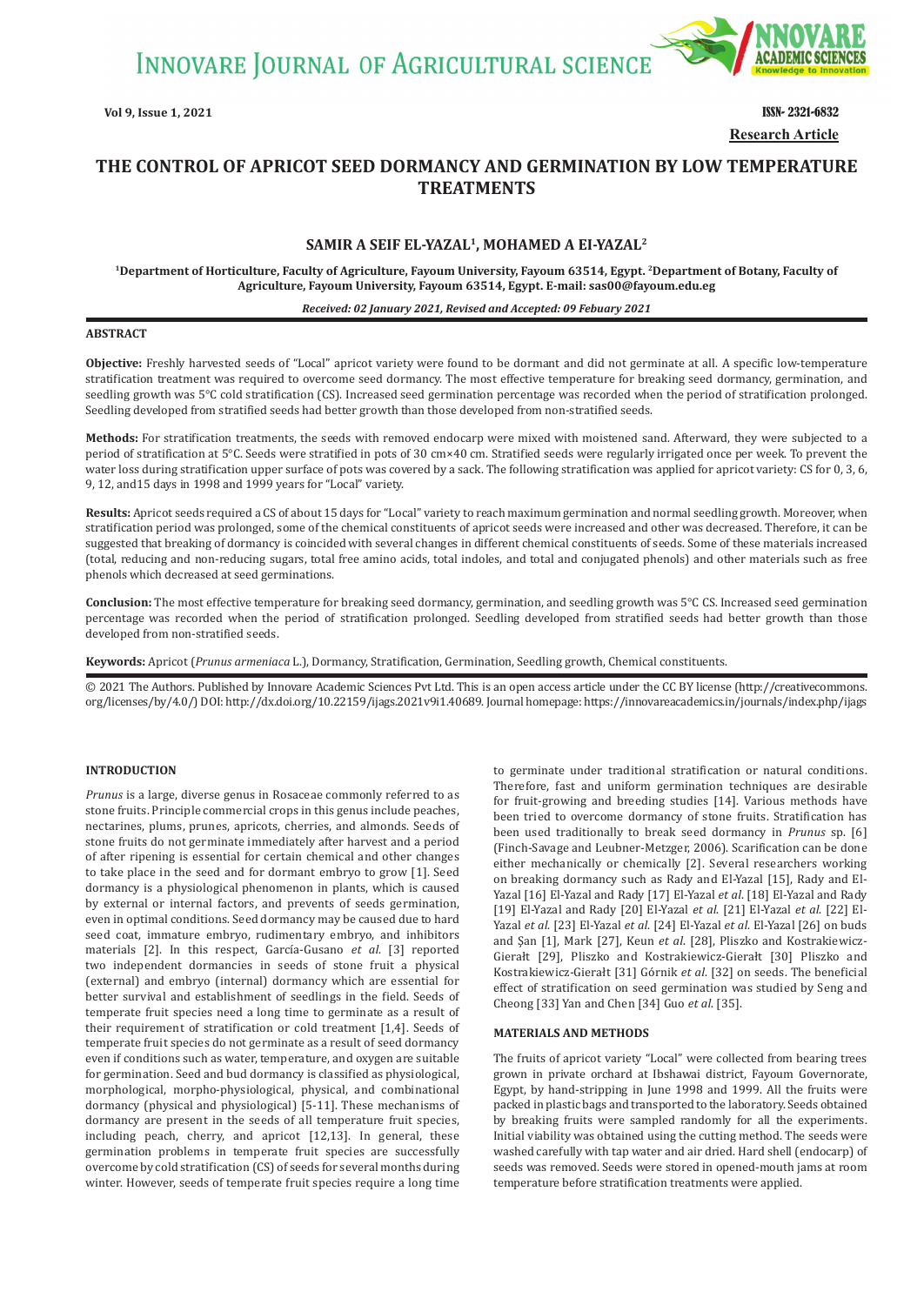#### **Stratification treatments**

For stratification treatments, the seeds with removed endocarp were mixed with moistened sand. Afterward, they were subjected to a period of stratification at 5°C. Seeds were stratified in pots of 30 cm×40 cm. Stratified seeds were regularly irrigated once per week. To prevent the water loss during stratification upper surface of pots was covered by a sack. The following stratification was applied for apricot variety: CS for 0, 3, 6, 9, 12, and 15 days in 1998 and 1999 years for "Local" variety. Seeds sowing time (ST) in  $1^{st}$  July of 1998 and  $15^{th}$  July 1999 years. Control seeds sowing without Cold stratification. Dishes were placed at 25°C in incubators to allow germination. The germination% was calculated at 3 days interval during a period of 15 days.

## **Effect of exposed seed to CS on growth characters of seedling after 120 days from planting**

During 1998 and 1999 seasons, samples of three replicates each of 15 seeds were stratified at 5°C. The first sample were stratified for 15 days, the second sample were stratified for 3 days later (12 days), and the third sample were stratified after another 3 days (9 days), while some seeds are left without stratification. The seeds were sown after a given stratification period each in plastic pots (25 cm×12 cm) containing sterilized clean sand and kept under shade greenhouse conditions. Seedlings height (cm), seedlings thickness (mm), and fresh weight (g) of the above ground portion as well as root fresh weight of seedlings were measured for each treatment 120 days after seed sowing.

### **Determination of chemical constituents in seeds during CS**

In both seasons, samples of 15 seeds were taken at 3 days interval and extracted with the methanol being changed every 24 h [36]. The combined methanolic extracts were filtered and evaporated under vacuum at 40±2°C and transferred into aqueous phase for the following determinations:

#### **Determination of total, reducing, and non-reducing sugars**

Total and reducing sugars were determined as mg/g dry weight using phosphomolybdic acid reagent [37]. Briefly, sample (500 mg) of frozen seeds was crushed in a porcelain mortar and extracted with 50 ml of 80% (v/v) boiling ethanol for 5 min. The sample was filtered to remove the insoluble material. The extract was centrifuged at 10,000 rmp for 10 min. Then, the volume of the supernatant was adjusted to 100 ml with water. Protein was precipitated by adding 1.0 mL of ethanol extract with 3 ml of basic lead acetate (137 g/L) and the excess lead acetate was precipitated with a solution of 1 M sodium phosphate monobasic (141.7 g/L).The mixture was centrifuged and the volume of the supernatant was completed to 10 ml. For determining reducing sugars 1 ml of the filtrate was mixed with 1 ml of copper sulfate solution (13.2 g sodium sulfate and 6.0 g copper sulfate were dissolved in 1 L) and 1 ml of alkaline tartrate solution (12 g sodium potassium tartrate, 20 g anhydrous sodium carbonate, 20 g sodium bicarbonate, and 18 g potassium oxalate were dissolved in 1 L), then the mixture was heated in boiling water bath for 10 min. After cooling, 2 ml of phosphomolybdic acid reagent (23 g molybdic acid and 5 g sodium tungstate were dissolved in 200 ml of 10% sodium hydroxide and boiled for 20–30 min. After cooling, 125 ml of phosphoric acid were added and the volume was completed to 500 ml with water) was added and the developed blue color was measured at 540 nm. For determining total sugars, 1 ml of the filtrate was mixed with 1 ml 1N HCL then the mixture was neutralized with sodium bicarbonate solution (1N), then the volume was completed to 5 ml. The total sugars were determined using a known volume (1 ml), as described in the method of reducing sugars determination. For determining non-reducing sugars, the amount of reducing sugars was subtracted from the total sugars.

#### **Determination of total free amino acids**

Total free amino acids were determined as mg/g dry weight according to Jayaraman [38] with some modifications [39]. A sample of leaves was extracted with 50 ml of 80% ethanol and filtered to remove insoluble materials, and then 1.0 ml of ethanol extract was added. Then, 0.5 ml of 0.07 mol l–1 phosphate buffer solutions (pH 8.04) and 0.5 ml of 2%  $\min$ ninhydrin solution containing 0.8 mg/ml of SnC $_{12}$ –2H $_{2}$ O was added. The mixtures were then placed on a boiling water bath for 15 min, and then quickly cooled with cold water, and adjusted to 25 ml with water. After leaving to stand still for 10 min, the absorbance values of these blue-purple products were measured against a reagent blank at 550 nm.

## **Determination of total indoles**

Total indoles were extracted from leaves by grinding 2 g with 50 ml toluene and 5 ml 5% trichloroacetic acid for 1 min. The mush was centrifuged at ×2500 g for 30 min to separate the toluene layer that was filtered through a 0.45 m syringe filter into a beaker containing anhydrous Na2SO4 (Aldrich). Total indoles were determined (as ug/g dry weight) according to Larson *et al*. [40]. The extract (4 ml) was diluted to 10 ml with toluene, after which 2 ml was vortexed for 15 min with 2 ml reagent (1.25 g 4-dimethyl-aminobenzaldehyde in 100 ml MeOH and 25.6 ml concentrated HCl). The mixture was centrifuged at 3500 rpm for 6 min to separate the MeOH (bottom) layer that was measured with spectrophotometer at 567 nm 2.9.

## **Determination of free, conjugated, and total phenols**

Free and total phenols in seeds were determined as mg/g dry weight using Folin–Ciocalteu reagent and sodium carbonate solution according to Galicia *et al*. [41] with some modification. Weigh a random sample of (2 g) seeds as a representative of the fresh material. Dry the seeds at 64–65°C for 16 h. Grind each sample to a very fine powder.

#### **Extraction of free phenols**

Weigh 100 mg of each powder of samples in an Eppendorf tube and add 6.5 ml of methanol (50%). Close the tubes and ensure no evaporation will take place during extraction. Vortex thoroughly the samples and place them in a thermo mixer at 65°C with 900 rpm for 30 min. Take the tubes out of the thermo mixer and let them to cooling at room temperature. Then, centrifuge the tubes at 14,000 rpm for 5 min and ensure the supernatant does not have sample particles floating in it; if it does, centrifuge again. Make the colorimetric reaction.

#### **Extraction of total phenols**

For each sample, weigh 100 mg of powder in an Eppendorf and add 6.5 ml of hydrochloric acid in methanol (10 ml of HCl 1.2 M with 90 ml methanol). Close the tubes and ensure no evaporation will take place during extraction. Vortex thoroughly the samples and place them in a ThermoMixer at 42°C and 1100 rpm for 30 min. Take the tubes out of the ThermoMixer and let them cool at room temperature. Centrifuge the tubes at 14,000 rpm for 5 min. Ensure that the supernatant does not have sample particles floating in it; if it does, centrifuge again. Take 2.5 mL of supernatant, put it in new Eppendorf. Reduce to dryness and resuspend the precipitate resulting in 6.5 ml of methanol. Vortex thoroughly and make the colorimetric reaction.

## **Colorimetric reaction**

Take 1 mL of supernatant and carefully transfer into test tube. Then, add 0.8 mL of 5 % Folin–Ciocalteu reagent (dissolve 10 g sodium tungstate and 2.5 g sodium molybdate in 70 ml water). Add 5 ml 85% phosphoric acid and 10 ml concentrated hydrochloric acid. Reflux for 10 h. Add 15 g lithium sulfate, 5 ml water and 1 drop bromine. Reflux for 15 min. Cool to room temperature and bring to 100 ml with water. Then take 2.5 ml of F-C 2N with 7.5 ml of deionized water and vortex thoroughly). The F-C reagent should be added before the alkali to avoid the air-oxidation of phenolics. Add 2.2 mL of 400 mM  $\text{Na}_2\text{CO}_3$  (4.25 g of  $\text{Na}_2\text{CO}_3$  [99.9%] in 100 ml of deionized water). Cover the tubes with adhesive aluminum tape to avoid dropping of samples. Vortex the tubes at 800 rpm for 10 s. Incubate tubes at 42°C for 9 min for color development. Take the tubes out of the oven and let them cool at room temperature, protect them from direct light. Read absorbance at 765 nm in a spectrophotometer. These estimates represented total phenols and free phenols. For determining conjugated phenols, the amount of free phenols was subtracted from the total phenols.

## **Statistical analysis**

All studied treatments were arranged in a complete randomized block design with three replicates for each and were statistically analyzed according to the method of [42].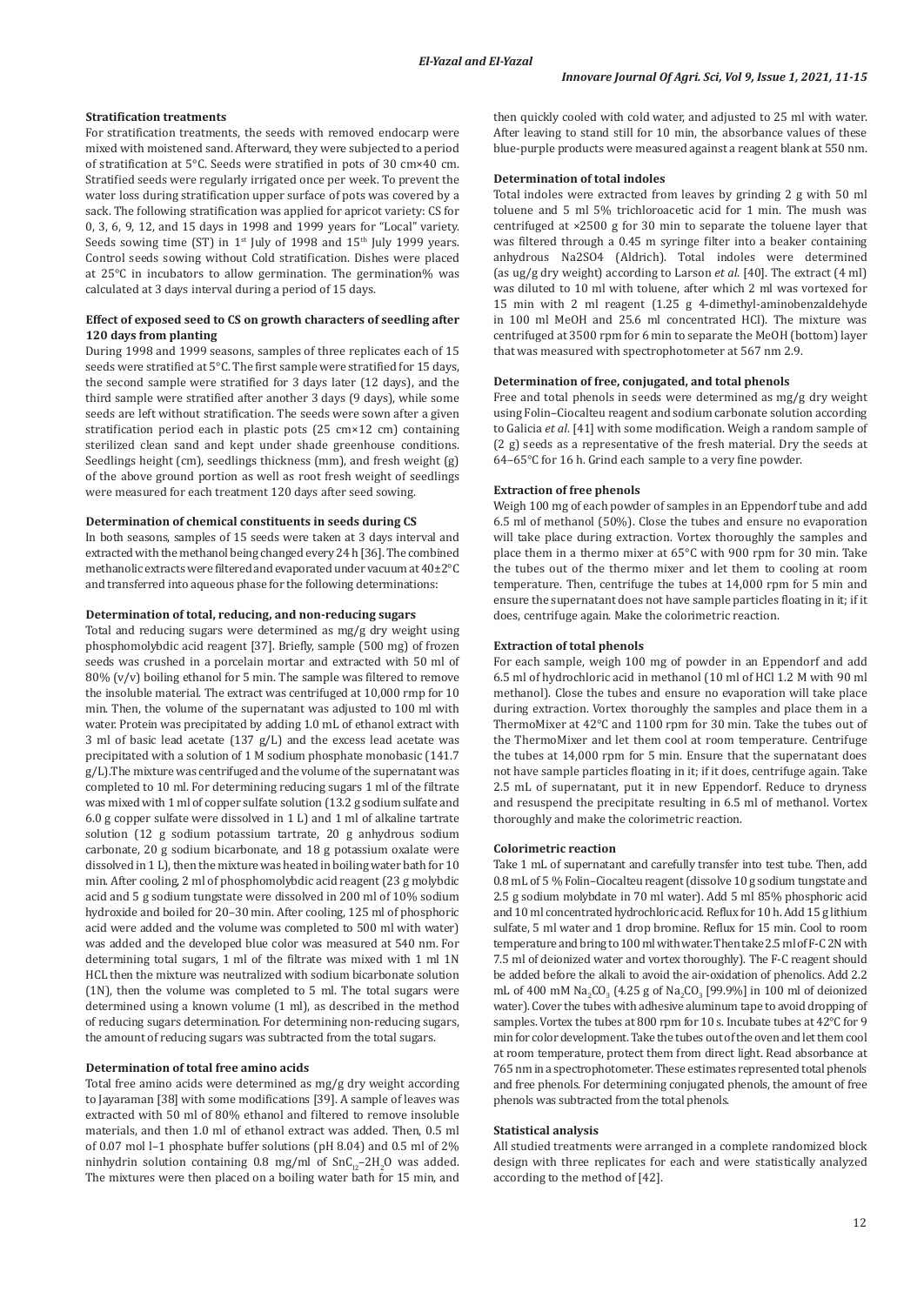### **RESULTS**

## **Seed germination**

Data in Table 1 indicated that seed germination percentage in apricot "Local" variety was significantly increased (after 15 days germination at 25°C) to 93% and 95% in 1998 and 1999 seasons, respectively, as compared to the control (non-stratified seeds).

The data also show that CS at 5°C had a stimulating effect on seed germination. Moreover, the number of days required for seed germination was decreased with the increase of CS period (Table 1).

## **Vegetative growth of apricot seedling**

Vegetative growth of apricot seedling after 120 days from planting (Table 2) indicating that seedling developed from stratified seeds for 15 days had significantly the best vegetative growth compared with the corresponding ones developed from non-stratified seeds.

From the previous results, it can be concluded that apricot seeds "Local" variety required a CS period of about of 15 days to reach maximum germination and normal seedling growth.

### **Endogenous changes occurring in apricot seeds during CS**

*Total, reducing and non-reducing sugars, and total free amino acids concentration*

Total, reducing and non-reducing sugars, and total free amino acids (Table 3) were present at lower levels in the initial extract of nonstratified seeds. A gradual increase was recorded with the advance of cold storage period to reach its maximum levels after 15 days CS in the first and second seasons.

# **Total, free and conjugated phenols, and total indoles concentration (mg/g D.W.) concentration**

Total and conjugated phenols and total indoles concentration in apricot seeds (Table 4) were increased gradually with prolonging the cold storage period to reach its maximum values after 15 days stratification in 1998 and 1999 seasons, respectively. On the other hand, the free phenols concentration in apricot seeds (Table 4) were decreased gradually with prolonging the cold storage period to reach its minimum values after 15 days stratification in 1998 and 1999 seasons, respectively.

Conclusively, from the present results, it is clear that there was a relationship between seed germination and several changes in their chemical contents. Thus, some of these chemical increased such as total and reducing sugars, total free amino acids, total indoles, and total and conjugated phenols, while the other chemical decreased during seed germination as free phenols.

### **DISCUSSION**

Apricot seeds are dormant and that dormancy breaking treatments have to be performed to obtain high germination and that the dormancy being caused by the permeability of the seed coat and fruit

**Table 1: Effect of cold stratification period on germination% of apricot seeds during 1998 and 1999 seasons**

| <b>Stratification</b> | Germination period (days) at 25 <sup>o</sup> C in "Local" variety |                   |                   |                   |       |            |                   |       |       |       |
|-----------------------|-------------------------------------------------------------------|-------------------|-------------------|-------------------|-------|------------|-------------------|-------|-------|-------|
| period (days) at 5°C  | 1998                                                              |                   |                   | 1999              |       |            |                   |       |       |       |
|                       | 3                                                                 | 6                 | 9                 | 12                | 15    | 3          | 6                 | 9     | 12    | 15    |
| $\mathbf{0}$          | $(Z)$ 8.11d                                                       | 11.0d             | 13.0 <sub>d</sub> | 14.0d             | 22.0d | $(Z)$ 7.0d | 9.0c              | 15.0c | 13.0c | 20.0d |
| 3                     | 6.0d                                                              | 7.0 <sub>d</sub>  | 8.0e              | 11.0e             | 14.0e | 5.0d       | 8.0c              | 10.0c | 10.0c | 14.0e |
| 6                     | 3.0e                                                              | 5.0e              | 7.0e              | 8.0e              | 11.0e | 3.0e       | 5.0e              | 6.0e  | 7.0e  | 12.0e |
| 9                     | 16.5c                                                             | 20.0 <sub>c</sub> | 36.0c             | 39.0c             | 46.0c | 17.0c      | 29.0 <sub>b</sub> | 33.0b | 41.0b | 44.0c |
| 12                    | 33.0b                                                             | 38.0b             | 45.0b             | 50.0 <sub>b</sub> | 61.0b | 35.0b      | 35.0b             | 39.0b | 51.b  | 63.0b |
| $15*$                 | 52.0a                                                             | 81.0a             | 89.0a             | 91.0a             | 93.0a | 56.0a      | 77.0a             | 81.0a | 92.0a | 95.0a |

The seeds of "Localy" variety started to germinate during stratification (Z). Mean separation, within columns, by Duncan's multiple range test, 5% level

| Table 2: Effect of cold stratification period on the items of seedling growth after 120 days from planting |  |  |  |
|------------------------------------------------------------------------------------------------------------|--|--|--|
|------------------------------------------------------------------------------------------------------------|--|--|--|

| <b>Stratification</b><br>period (days)<br>at $5^{\circ}$ C | <b>Roots</b><br>weight $(g)$ | Shoot<br>weight $(g)$ | <b>Seedling</b><br>height (cm) | Seedling<br>thickness (mm) | <b>Roots</b><br>weight $(g)$ | Shoot<br>weight $(g)$ | Seedling<br>height (cm) | <b>Seedling</b><br>thickness (mm) |
|------------------------------------------------------------|------------------------------|-----------------------|--------------------------------|----------------------------|------------------------------|-----------------------|-------------------------|-----------------------------------|
|                                                            | 1998                         |                       |                                |                            | 1999                         |                       |                         |                                   |
| $\overline{0}$                                             | (Z) 4.4c                     | 6.1c                  | 45.5b                          | 2.6b                       | 4.1 <sub>b</sub>             | 5.9c                  | 41.8c                   | 2.9c                              |
| 9                                                          | 4.3c                         | 6.5 <sub>b</sub>      | 60.8a                          | 2.9 <sub>b</sub>           | 4.4b                         | 6.3c                  | 58.6b                   | 3.3 <sub>b</sub>                  |
| 12                                                         | 4.6b                         | 9.0a                  | 61.0a                          | 4.2a                       | 4.7a                         | 8.7b                  | 62.3a                   | 4.0a                              |
| 15                                                         | 4.9a                         | 9.1a                  | 63.0a                          | 4.4a                       | 4.8a                         | 9.2a                  | 63.1a                   | 4.5a                              |

The values presented in the results obtained in this table is the mean of the two seasons under the study. Mean separation, within columns, by Duncan's multiple range test, 5% level

## **Table 3: Total, reducing and non-reducing sugars, and total free amino acids concentration (mg/g D.W.) in apricot seeds as affected by period of cold stratification during 1998 and 1999 seasons**

| Days of cold<br>stratification | <b>Total sugars concentration</b><br>(mg/g D.W.) |       | Reducing sugars<br>concentration<br>(mg/g D.W.) |       | Non-reducing sugars<br>concentration<br>(mg/g D.W.) |        | Total free amino acids<br>concentration<br>(mg/g D.W.) |       |
|--------------------------------|--------------------------------------------------|-------|-------------------------------------------------|-------|-----------------------------------------------------|--------|--------------------------------------------------------|-------|
|                                | 1998                                             | 1999  | 1998                                            | 1999  | 1998                                                | 1999   | 1998                                                   | 1999  |
| $\mathbf{0}$                   | 55.90                                            | 54.52 | 30.15                                           | 28.14 | 25.75                                               | 26.38  | 30.12                                                  | 33.25 |
| 3                              | 60.21                                            | 63.18 | 33.58                                           | 35.17 | 26.63                                               | 22.08  | 61.25                                                  | 64.28 |
| 6                              | 66.54                                            | 69.33 | 38.25                                           | 41.10 | 28.29                                               | 28.33  | 69.18                                                  | 74.74 |
| 9                              | 89.28                                            | 85.39 | 51.28                                           | 55.50 | 38.0                                                | 89.29  | 78.20                                                  | 81.58 |
| 12                             | 91.25                                            | 86.58 | 56.33                                           | 58.17 | 34.92                                               | 28.41  | 91.36                                                  | 93.90 |
| $15*$                          | 95.27                                            | 92.14 | 64.28                                           | 66.20 | 30.99                                               | 225.94 | 99.28                                                  | 98.35 |

Mean separation, within columns, by Duncan's multiple range test, 5% level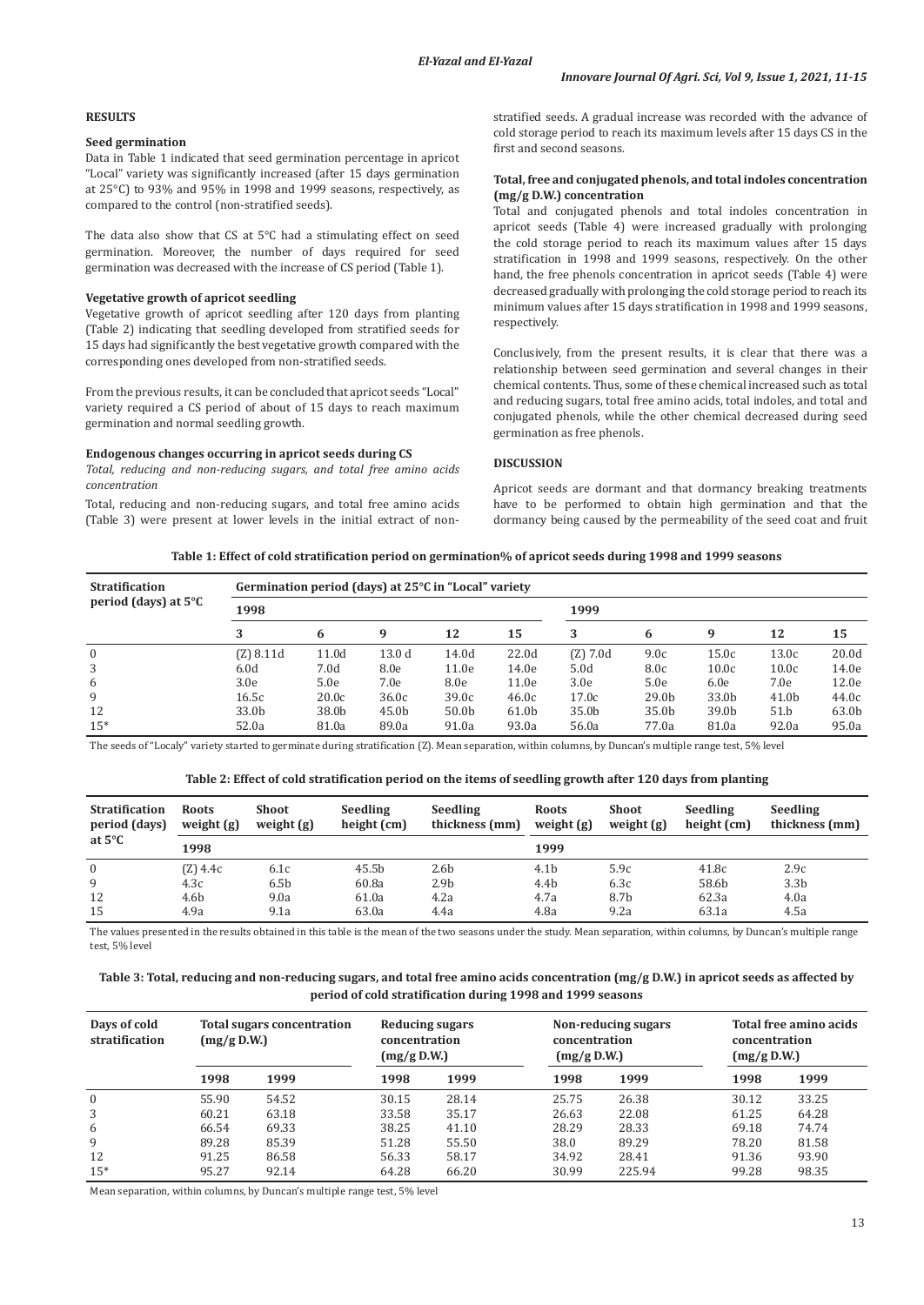| Days of cold<br>stratification | <b>Total phenols</b><br>concentration $(mg/g D.W.)$ |       | <b>Free phenols</b><br>concentration $(mg/g D.W.)$ |       | Conjugated phenols<br>concentration $(mg/g D.W.)$ |       | <b>Total indoles</b><br>concentration $(ug/g D.W.)$ |        |
|--------------------------------|-----------------------------------------------------|-------|----------------------------------------------------|-------|---------------------------------------------------|-------|-----------------------------------------------------|--------|
|                                | 1998                                                | 1999  | 1998                                               | 1999  | 1998                                              | 1999  | 1998                                                | 1999   |
| $\mathbf{0}$                   | 43.25                                               | 45.15 | 21.15                                              | 25.47 | 22.10                                             | 19.68 | 215.00                                              | 220.02 |
| 3                              | 51.00                                               | 49.58 | 18.33                                              | 20.10 | 32.67                                             | 29.48 | 255.10                                              | 268.36 |
| 6                              | 56.25                                               | 57.39 | 14.14                                              | 15.36 | 42.11                                             | 42.03 | 258.33                                              | 268.10 |
| 9                              | 57.90                                               | 60.30 | 10.15                                              | 12.33 | 47.75                                             | 47.97 | 298.11                                              | 321.00 |
| 12                             | 60.20                                               | 64.15 | 10.00                                              | 9.66  | 52.20                                             | 50.20 | 320.10                                              | 315.15 |
| $15*$                          | 69.32                                               | 71.58 | 8.58                                               | 8.00  | 60.74                                             | 63.58 | 341.11                                              | 357.10 |

**Table 4: Total, free and conjugated phenols, and total indoles concentration (mg/g D.W.) in apricot seeds as affected by period of cold stratification during 1998 and 1999 seasons**

Mean separation, within columns, by Duncan's multiple range test, 5% level

pericarp rather than by the embryo [43,44]. Stratification, application usually increases the germination percentage of the seeds [45,46]. It is clear from the data that CS at 5°C had a stimulating effect on seed germination. In this respect, Lewak [47] reported that embryonic dormancy is defined as a set of blocks imposed upon a process(es) cardinal for growth. In apple seeds, all these blocks are removed as a result of cold treatment (stratification). Certain other block are responsible for dormancy of embryo, were removed as a result of a change in hormonal equilibrium [48]. Furthermore, Bogatek and Lewak [49] indicated that the elimination of embryonic dormancy in apple seeds was connected with a change from domination of pentose phosphate pathway to domination of glycolysis in sugar catabolism during CS. Furthermore, the percentage of seed germination depended not only on cultivar but also on the year of seed harvest [50]. The present study showed that stratification in water resulted in an increase of percentage of germinated seeds in comparison to control (untreated) seeds. The data also indicating that seedling developed from stratified seeds had significantly the best vegetative growth compared with the corresponding ones developed from non-stratified seeds. These results are in agreement with those of Kilany [51] who found that peach seedling height increased by increasing the period of CS of seed up to 60 days. The results also show that CS period increased total and reducing sugars, total free amino acids, and total indoles in seeds. In this respect, Jones and Armstrong [52] pointed out that the synthesis of a-amylase elicited by gibberellin usage and this leads to high levels of soluble carbohydrates and maltose as a starch hydrolysis in the endosperm. Moreover, Kilany [51] observed the accumulation of soluble amino acids in peach seed tissues as ripening progressed at CS. In addition, Daskalyuk *et al*. [53] found a decrease in the content of polypeptides in apple seeds with increasing period of stratification. On the other hand, Kopecky *et al.* [54] noted a certain auxin-like activity in partly cold-stratified apple seeds. The absence of free IAA in dormant seeds and in seeds submitted to cold treatment was finally confirmed 20 years later [55].

In contrast, the data also showed a decrease in the content of free phenols in apricot seeds with increasing period of stratification. In this concern, phloridzin (phloretin-b-D-glucoside) is the most abundant monomeric phenol in apple seeds. It amounts up to 8% of dry matter and in dormant seeds is located, together with condensed tannins, in the seed coat mainly [56]. Its level in the integument decreased to trace amounts during the first 20 days of stratification [57]. The huge concentration of phenolics in the coat has been postulated to play a role in maintaining the dormancy of the embryo [58]. On the other hand, lower concentrations of phloridzin, its aglycone phloretin, and other phenolics present in the embryo (e.g., chlorogenic acid) may play a secondary role in the control of dormancy, affecting the activity of important enzymes and thus at least some of the processes cardinal for the onset, maintenance, or removal of dormancy (e.g., [59]). Furthermore, Kefeli and Kutacek [60] suggested that plant phenol may be divided into three groups, promotive, inhibitor, and inactive. They added that promotion of plant growth by phenols may proceed through the modulation of either IAA biosynthesis or its destruction.

## **REFERENCES**

- 1. Şan B, Yildirim AN, Yildirim F. An *in vitro* germination technique for some stone fruit species: The embryo isolated from cotyledons successfully germinated without cold pre-treatment of seeds. Am Soc Hortic Sci 2014;49:294-6.
- Mousavi SR, Rezaei M, Mousavi A. A general overview on seed dormancy and methods of breaking it. Adv Environ Biol 2011;5:3333-7.
- García-Gusano M, Martínez-Gómez P, Dicenta F. Breaking seed dormancy in almond (*Prunus dulcis* (Mill.) D.A. Webb). Sci Hortic 2004;99:363-70.
- 4. Shah RA, Sharma VK, Jasrotia WA, Plathia M. Effect of seed priming on peach, plum and apricot germination and subsequent seedling growth. Indian J Hortic 2013;70:591-4.
- Baskin JM, Baskin CC. A classification system for seed dormancy. Seed Sci Res 2004;14:1-16.
- Finch-Savage WE, Leubner-Metzger G. Seed dormancy and the control of germination*.* New Phytol 2006;171:501-23.
- 7. El-Yazal MA, Rady MM, El-Yazal SA. Metabolic changes in polyamines, phenylethylamine, and arginine during bud break in apple flower buds under foliar-applied dormancy-breaking. Int J Empir Educ Res 2018c;1:1-18.
- 8. El-Yazal MA. Seasonal changes in soluble and non-soluble carbohydrates during and after dormancy release in early and late varieties of apple (*Malus Sylvestris*, Mill) trees. Int J Empir Educ Res 2019b;3:1-18.
- El-Yazal MA. Impact of chilling requirement on budburst, floral development and hormonal level in buds of early and late apple varieties (*Malus sylvestris*, Mill) under natural conditions. J Hortic Plant Res 2019c;8:1-11.
- 10. Sel-Yazal MA. Impact of chilling requirements on metabolic changes in nitrogenous compounds in buds during and after dormancy releasing in early and late (*Malus sylvestris*, Mill) apple varieties. Int Lett Nat Sci 2021;81:13-22.
- 11. El-Yazal MA, El-Yazal SA. Impact of chilling requirements on metabolic changes in nitrogenous compounds in buds during and after dormancy releasing in early and late (*Malus sylvestris*, Mill) apple varieties. Hortic Int J 2019a;3:230-8.
- 12. Han M, Zhang M, Tian Y, Zhang W, Zhang J. Effect of plant hormones on seed dormancy and seedling growth of stone fruits. Acta Bot Boreali Occident Sin 2002;22:1348-54.
- 13. Martinez-Gomez P, Dicenta F. Mechanisms of dormancy in seeds of peach [*Prunus persica* (L.) Batsch] cv. GF305 *.*Sci Hortic 2001;91:51-8.
- 14. Arbeloa A, Daorden M, Garci E, Andreu P, Marin JA. *In vitro* culture of 'Myrobalan' (*Prunus cerasifera* Ehrh.) embryos*.* Hortic Sci 2009;44:1672-4.
- 15. Rady MM, El-Yazal MA. Response of "Anna" apple dormant buds and carbohydrate metabolism during floral bud break to onion extract. Sci Hortic 2013;155:78-84.
- 16. Rady MM, El-Yazal MA. Garlic extract as a novel strategy to hasten dormancy release in buds of "Anna" apple trees. S Afr J Bot 2014;92:105-11.
- 17. El-Yazal MA, Rady MM. Changes in nitrogen and polyamines during breaking bud dormancy in "Anna" apple trees with foliar application some compounds. Sci Hortic 2012a;136:75-80.
- 18. El-Yazal MA, Rady MM, Seif SA. Foliar-applied dormancy-breaking chemicals change the content of nitrogenous compounds in the buds of apple (*Malus sylvestris* Mill. cv. Anna) trees. J Hortic Sci Biotechnol 2012b;87:299-304.